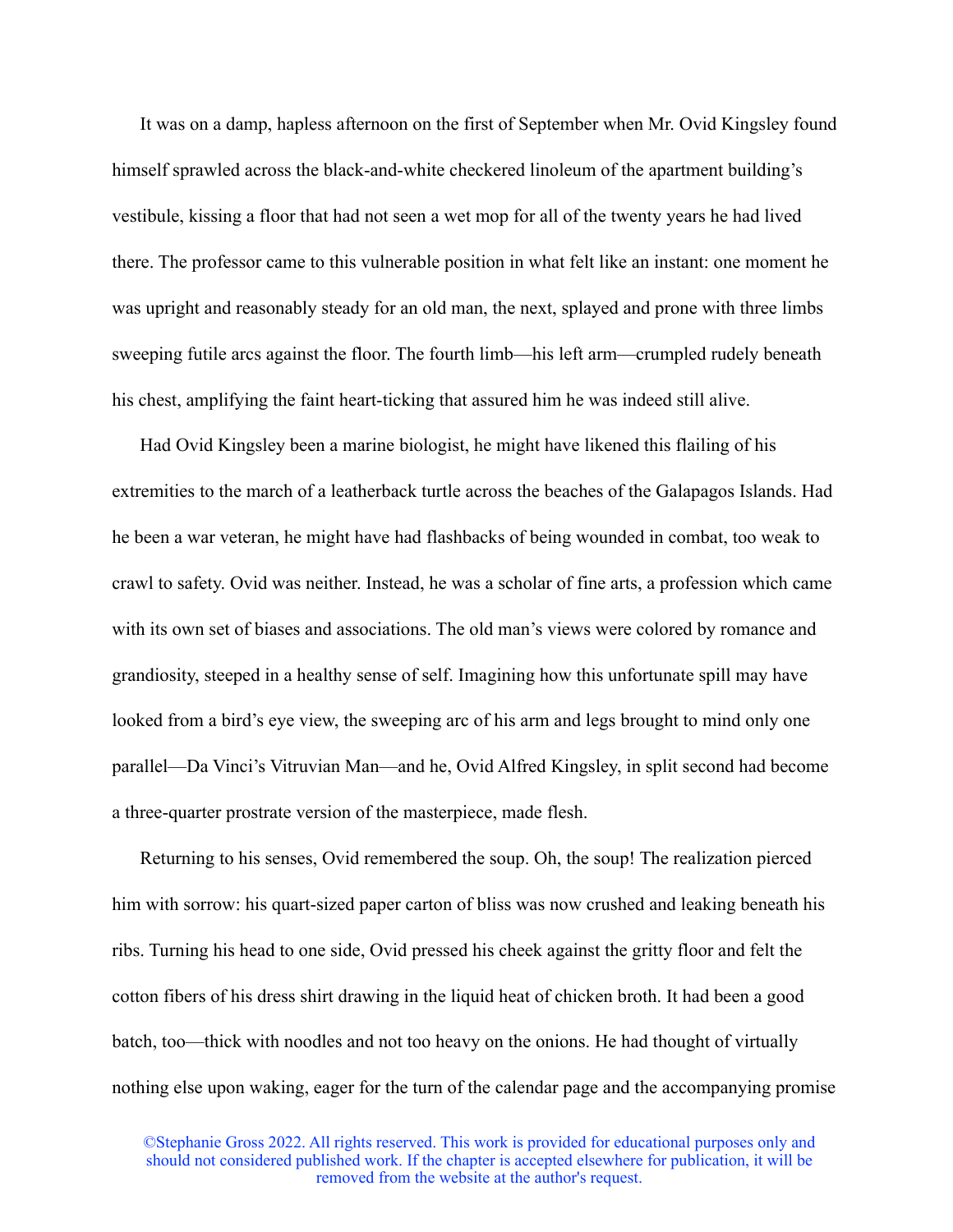of pre-autumnal delights. For the duration of his forty-year teaching career, soup and the start of the academic school year had been inextricably bound. It was the only meal he could afford as a young TA and by the time he made tenure it had simply become an unshakable habit. Ovid was a man of many unshakable habits. He was a vigorous defender of automating one's daily routine as a way of freeing the mind for the rigor of intellectual pursuits. What he was less aware of, however, was how this need for structure and predictability had a way of beating back the anxiety that constantly nipped at his heels. Today, that routine was broken. The world was upended. The fall, the soup—not to mention the betrayal callously delivered by the hand of his own daughter that very morning—had now rendered the day a total loss. Had he been superstitious, Ovid might have thought unholy alliances in the astrological realm were being made against his favor.

"Mr. Kingsley?" echoed a voice from the landing above. "Mr. Kinglsey, are you all right?"

The harried slap of Ravi Prakash's descending footsteps told Ovid the boy wasn't about to wait for his answer. The professor exhaled and attempted to roll onto one side when his folded arm was seized by an unexpected pain that yawned from wrist to elbow. The surprise of it pinched a bubble of air through his vocal chords, producing a sound that was a rather uncanny imitation of a dog's squeak toy. Suddenly, a smashed carton of chicken soup was the least of his concerns.

"What happened? Did you trip?" Ravi, the landlord's seven-year-old son, jumped the last few steps and landed right next to Ovid's head. The boy's feet, he noticed, were blurry.

The old man absently touched the bridge of his nose. "I seem to have lost my glasses."

"They're in the corner."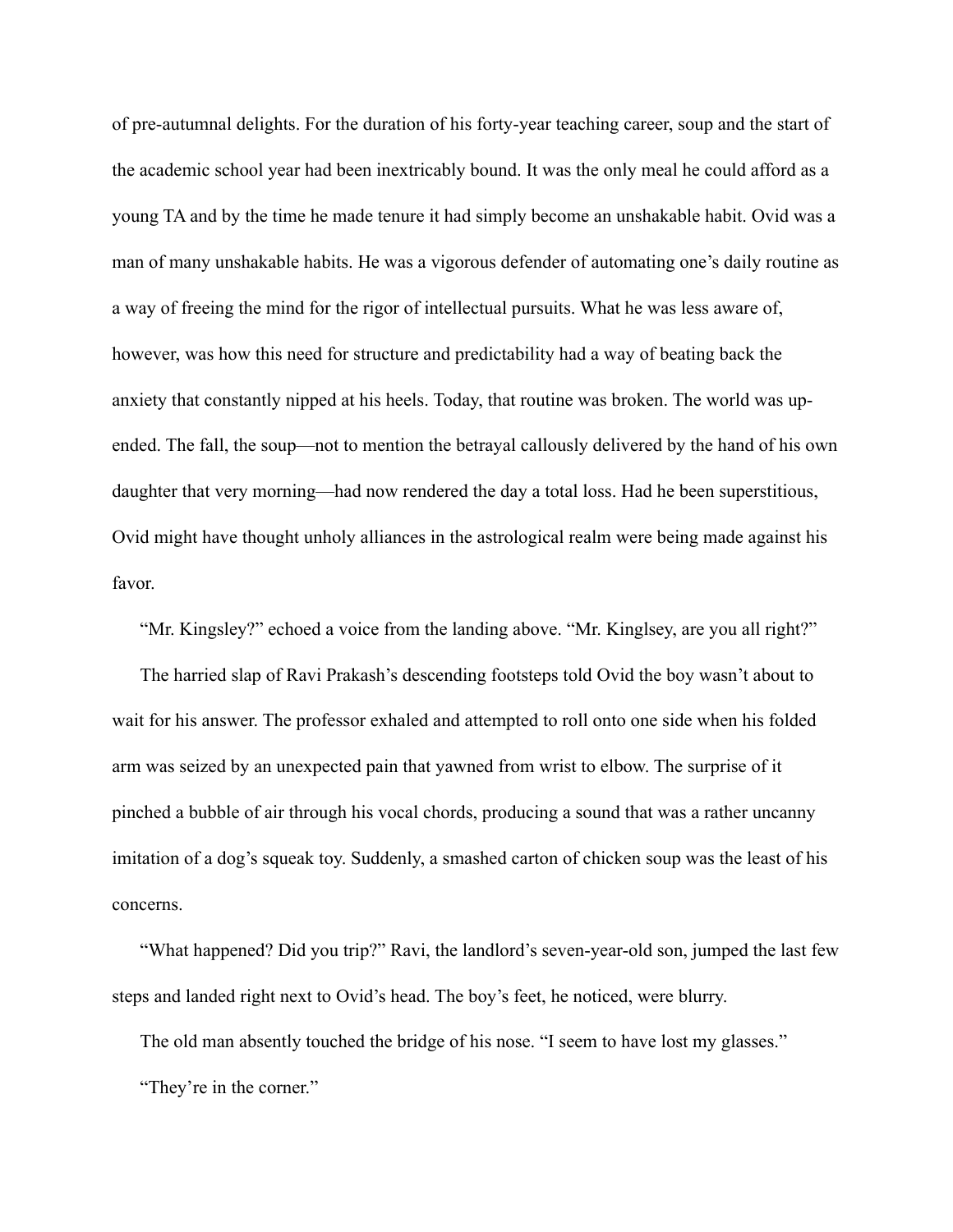"Could you retrieve them for me?"

Ravi hopped over to the corner on one foot, then hopped back on the other.

Ovid's heart ticked faster. "Are they broken?"

"They look okay." Ravi handed him the glasses. As Ovid put on his wire rims the gray legs of the boy's trousers come into focus. The legs of the garment were much too long, the fabric pooling around his ankles.

"Tell your mother to hem those pants of yours. You're going to trip all over yourself." The irony of Ovid's statement was lost on both the old man and the boy—one of the many commonalities shared between them.

"She's busy taking care of the baby." Ravi offered his hand, but Ovid was afraid to move. "What happened?"

The professor had been trying to piece together the direct chain of events that laid him flat, but to no avail. Up one minute, down the next. A blank in between. Surely some unseen obstacle had been the cause. He was not in the habit of falling for no good reason. As for the indirect causes, there was plenty of blame to pass around: the shoddy workmanship of his discount loafers; the light rainfall that slicked the soles; his landlord's poor maintenance of the vestibule floor. The most blame, however, could be laid at the feet of his treacherous daughter, Claudia, who had taken away his car keys after a slight vehicular mishap and threatened further sanctions should he do anything else she deemed unacceptable. This looming threat had been on his mind from the moment she left.

Ravi bounced from the pad of one foot to the other, as though he was traversing a path strewn with hot coals. Ovid admire his agility, wistful for the days when his own body had been just as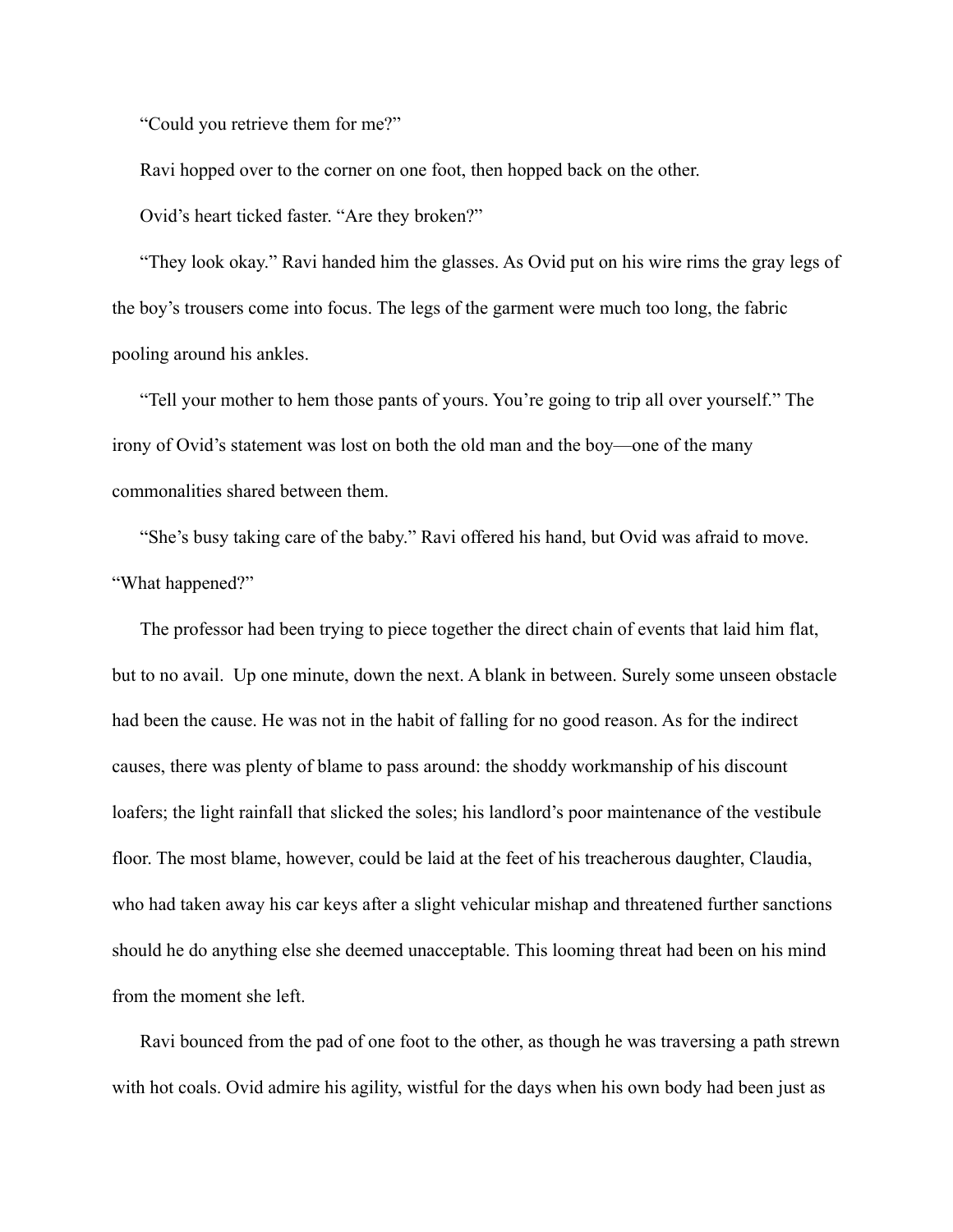fluid and cooperative. "I'm not exactly sure. I don't remember tripping on anything."

"Look at the mat," the boy said, his slender arm pointing toward the door. "It's wrinkled."

Ovid didn't bother to lift his head to look. "I have told your father on numerous occasions that mat was dangerous. It ought to be secured with a non-slip pad or perhaps some floor—" A stiff throb deep inside Ovid's arm brought his rant to an abrupt halt.

Ravi crouched down, leaning close Ovid's head. The boy's big brown eyes and thick lashes hovered above him. Somehow it had escaped him until now that Ravi was losing some of the baby fat in his cheeks. He seemed to be transforming right before the professor's eyes. Ovid drew in a frightened breath.

"Mr. Kingsley? Are you okay?"

"I'm not sure."

Ravi grabbed the wrist of Ovid's good arm and tugged. The old man protested. "Don't please—I just need a minute." Ravi dropped his wrist. After one—two—three attempts to roll over onto his side, Ovid gave up. "Where is your father?"

"In the restaurant."

"I'll need you to fetch him for me…quickly," he panted.

Ravi sprang into immediate action. "Don't worry, Mr. Kingsley, I'll be right back! I promise!" The boy ran outside and a moment later the professor heard the ding of the shopkeeper's bell and the excited voice of Ravi Prakash penetrating the thin wall that separated the apartment vestibule and the restaurant, both of which his father owned.

In the few minutes it took for help to arrive, Ovid contemplated his fate. Until now, he had fared better than most. One by one, his friends and colleagues had been taken by death or illness